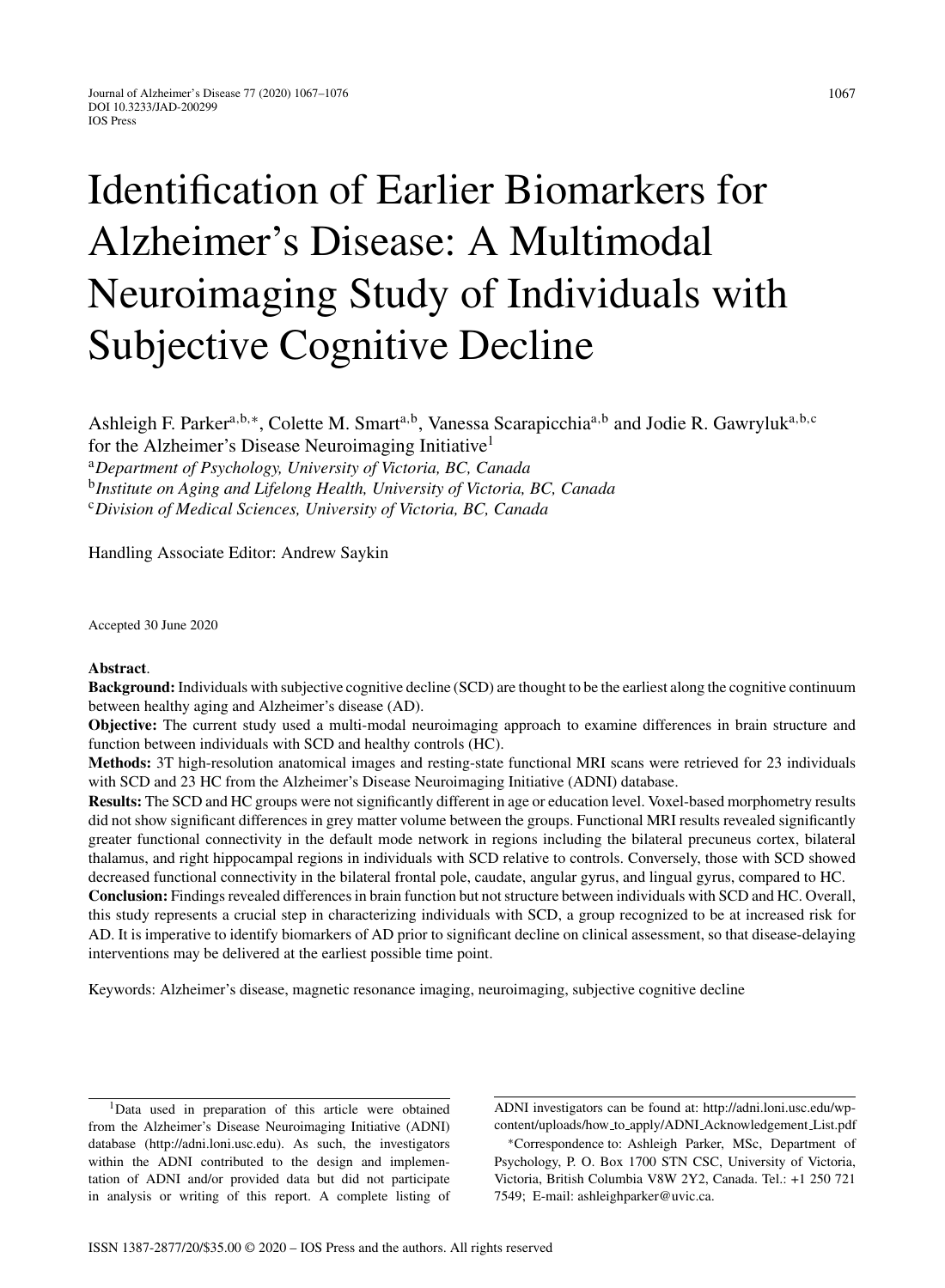## **INTRODUCTION**

Globally, the number of individuals aged 60 and older is expected to double to nearly 2.1 billion by 2050 [1]. Although increased longevity can create opportunities for positive and active community engagement for older adults, these opportunities can be hampered by health issues associated with aging. Indeed, research suggests that age is the strongest risk factor for the development of Alzheimer's disease (AD), the most common form of dementia [2]. Mirroring the aging population, the number of individuals with dementia, currently estimated at 50 million, is expected to reach 131.5 million by 2050 [3].

AD is a neurodegenerative disorder which includes clinical impairments in memory and other cognitive domains (e.g., executive functions) [4]. In addition to impairing the patient's quality of life, AD can lead to burdens for caregivers [5], and economic consequences, societally [6]. At this time, there is no cure for AD and the available pharmacological treatments only provide temporary symptomatic relief [7]. Unsuccessful clinical trials aimed at decelerating the progression of AD at the mild to moderate stages have fostered increasing interest in the earlier preclinical stages of AD [8]. Therefore, a major aim is to identify individuals who are likely to progress to AD before measurable symptoms develop and there is evidence that studying individuals with subjective cognitive decline (SCD)—who are considered to fall earlier along the continuum between healthy aging and mild cognitive impairment (MCI)—can advance this objective.

Individuals with SCD have a self-perceived decline in one or more cognitive domains, but perform within normal limits on standardized neuropsychological assessment [9]. Importantly, research to date has found that as many as 60% of individuals with SCD are likely to convert to a diagnosis of MCI and AD over a 15-year period [10]. In light of these findings, the International Working Group (IWG), US National Institute of Aging – Alzheimer's Association (NIA-AA), and SCD-Initiative (SCD-I) agree that this pre-clinical stage of AD is likely to have detectable biomarkers [11–13].

An ideal biomarker for AD at the stage of SCD would be non-invasive and easily repeatable, as is magnetic resonance imaging (MRI). To date, the vast majority of MRI-based research on SCD has focused on changes in brain structure. This is likely because the gold standard MRI biomarker for AD is based on

the identification of atrophy in medial temporal lobe structures [14]. Similar studies focused on individuals with SCD have revealed atrophy in multiple grey matter structures, including the hippocampus [15, 16], left medial frontal gyrus [16], right precentral gyrus [16], entorhinal cortex [17, 18], and the amygdala [17]. However, findings have been mixed, with some studies finding no differences between individuals with SCD and healthy controls [19].

An additional potential MRI biomarker, which has been less studied, is functional connectivity [11]. Early on in the disease process of AD, the brain may be able to functionally compensate for neuropathological changes, allowing an individual to perform within normal limits on standardized cognitive testing [13]. As a result, it is possible that such changes in function, as measured by functional MRI (fMRI), may be detectable prior to changes in brain structure. While many methods exist to study functional connectivity, a common approach uses a seed-based analysis. This type of analysis identifies functional connectivity in regions of the brain that are correlated with the seed region [20]. The posterior cingulate cortex is a common seed or region of interest (ROI) that has been used to study alterations in functional connectivity in the default mode network (DMN) [21–25] and applied in individuals with early AD [21, 26–28].

Thus far, few studies have examined both brain structure and function in individuals with SCD. Notably, Wang et al. [19] and Hafkemeijer et al. [29] examined both brain atrophy and resting state functional connectivity in individuals with SCD compared to healthy controls with mixed results. Specifically, Wang and colleagues [19] found that individuals with SCD had no significant differences in brain structure, but decreased DMN connectivity, relative to healthy controls. In contrast, Hafkemeijer et al. [29] found that individuals with SCD showed structural atrophy in regions including the right amygdala, bilateral precuneus, cuneus, anterior cingulate cortex, and medial prefrontal cortex along with increased levels of functional connectivity in the DMN compared to healthy controls. It has been posited that increased functional connectivity is related to compensation, which helps individuals with SCD maintain cognitive scores within normal limits as measured by neuropsychological assessments [30]. Others have suggested that the cause of these alterations in functional connectivity may be attributed to a compensatory mechanism that is enacted when there is a failure of proper functioning within medial temporal regions [31]. The Scaffolding Theory of Aging and Cognition (STAC) [32, 33]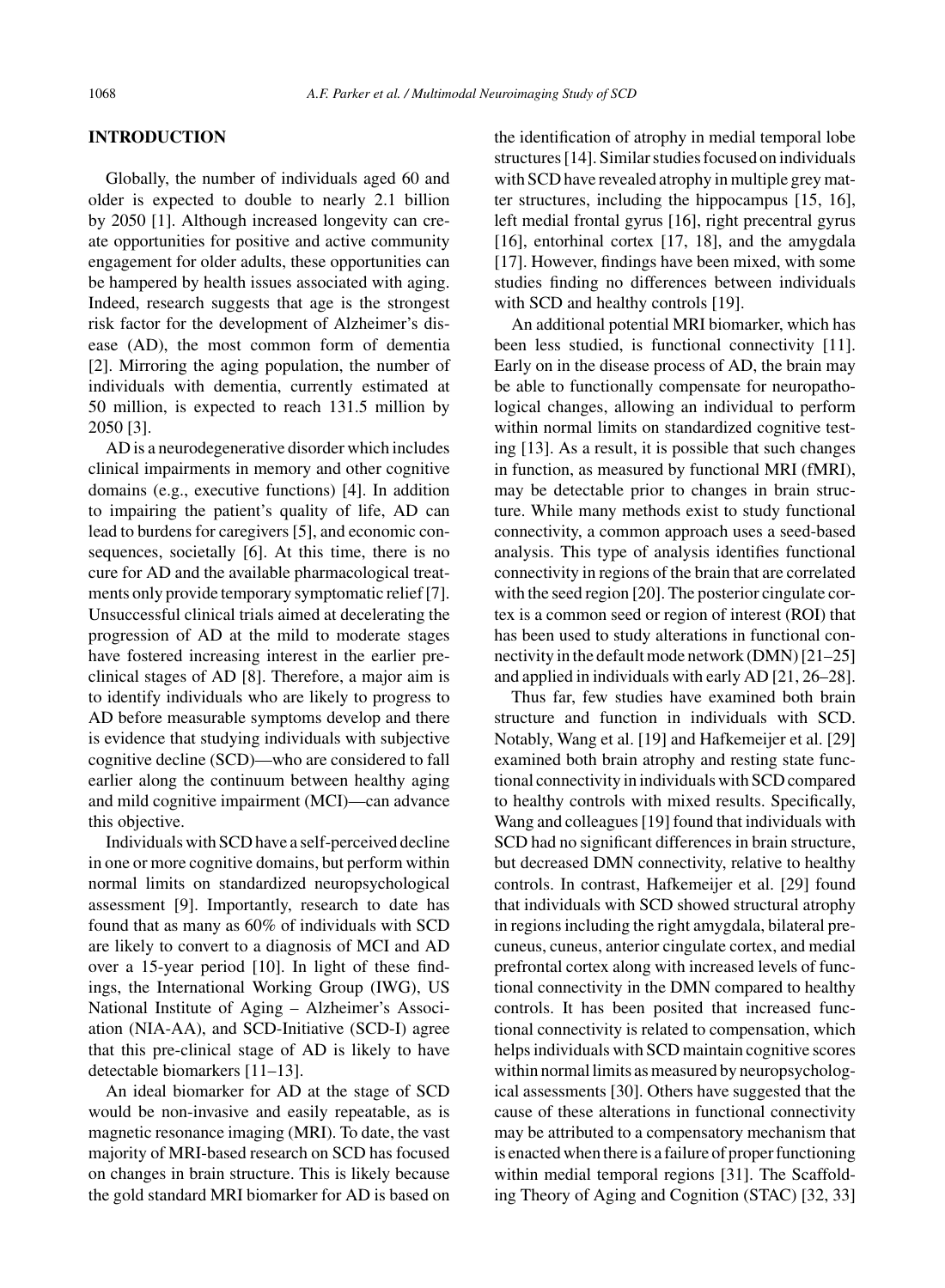also describes functional compensation mechanisms (increased functional connectivity) to possibly assist in maintaining normal cognitive status in individuals with structural atrophy. Further investigations of functional connectivity using resting state fMRI are needed to evaluate its utility in early detection of AD.

Taken together, more research is needed that uses a multimodal approach in the same individuals to better understand the relationship between brain structure and function and what each technique may contribute to understanding biomarkers for SCD. Based on both the findings of previous studies and theoretical models, we expected those with SCD to 1) show regional atrophy compared to healthy controls, and 2) show increased resting state fMRI functional connectivity in the DMN compared to healthy controls.

# **METHODS**

## *Data collection*

Data used in the present study were obtained from the Alzheimer's Disease Neuroimaging Initiative 2 (ADNI-2) database ([http://adni.loni.usc.edu\)](http://adni.loni.usc.edu). The ADNI was launched in 2003 as a public-private partnership, led by Principal Investigator Michael W. Weiner, MD. The primary goal of ADNI has been to test whether serial MRI, positron emission tomography, other biological markers, and clinical and neuropsychological assessment can be combined to measure the progression of MCI and early AD. For up-to-date information, see [http://www.adni](http://www.adni-info.org)info.org. All ADNI participants or their authorized representatives provided written informed consent approved by the Institutional Review Board at each acquisition site. For the current study, secondary use of the data was approved by the Human Research Ethics Board at the University of Victoria (Victoria, BC, Canada).

#### *Participant selection*

All participants were selected from the ADNI-2 database. The SCD group was drawn from the significant memory complaints (SMC) cohort that was included in ADNI-2 to focus on the gap between healthy elderly controls and individuals with MCI. A total of 23 individuals with SCD (mean age = 72.9 years,  $SD = 5.4$ ) and 23 healthy elderly controls (mean  $age = 74.3$ ,  $SD = 5.0$ ) were included. The current sample is thought to be representative of the broader ADNI groups, as both the SCD and healthy



Fig. 1. Flow diagram of participant selection. ADNI, Alzheimer's Disease Neuroimaging Initiative; SCD, Subjective Cognitive Decline; HC, Healthy Controls.

Table 1 Participant Demographics

|                                                                          | HC.   | <b>SCD</b>                    | <b>HC</b> versus SCD |
|--------------------------------------------------------------------------|-------|-------------------------------|----------------------|
| Age                                                                      |       | $74.3 \pm 5.0$ $72.9 \pm 5.4$ | $p = 0.39$           |
| <b>Years of Education</b>                                                |       | $16.0 + 2.5$ $16.7 + 3.0$     | $p = 0.35$           |
| APOE $\varepsilon$ 4 $(\varepsilon$ 4 + / $\varepsilon$ 4-) <sup>†</sup> | 6/14  | 7/15                          |                      |
| Sex (M/F)                                                                | 11/12 | 11/12                         |                      |

HC, healthy controls; SCD, Subjective Cognitive Decline. †Missing data of 4 participants (3 HC, 1 SCD).

elderly control groups are predominantly comprised of participants in the 70–79 years age range; consistent with the mean age values for these groups in this study.

The ADNI database recruits participants from 57 sites across Canada and the United States of America. In this study, the SCD group was comprised of subjects from 9 sites and healthy controls from 11 sites. The ADNI database consists of over 2,500 individuals with varying diagnoses. The final sample size for the current study included the maximum number of participants that met the inclusion criteria (those in the SMC group that had both structural and functional MRI data). Please see Fig. 1 for a flow chart of participant selection and Table 1 for participant demographics. For more information on group classifications, including all additional eligibility criteria, please consult the ADNI-2 procedures manual [34].

#### *Image acquisition*

MRI data were retrieved from the ADNI-2 database. All images were acquired on 3 Tesla Philips MRI scanners. Whole-brain anatomical MRI scans were acquired sagittally, with a T1-weighted MPRAGE sequence, with the following parameters: a repetition time (TR) of 7 ms, an echo time of 3 ms, voxel size of  $1 \times 1 \times 1.2$  mm, and a flip angle of 9◦. fMRI scans were obtained during resting state (with eyes open). Resting state fMRI scans were 7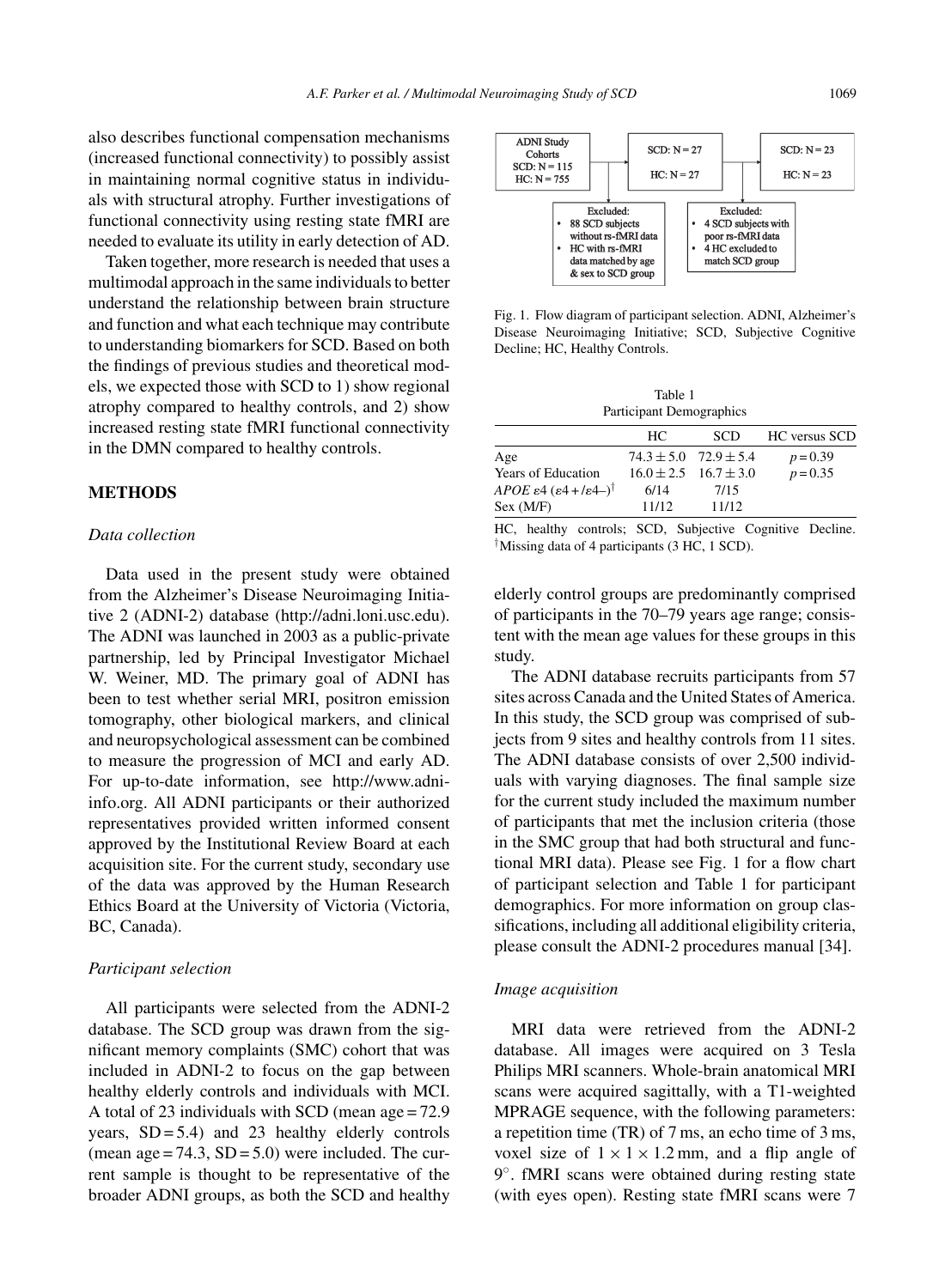min in duration and obtained with a T2\*-weighted echo-planar imaging sequence with the following parameters: a repetition time of 3000 ms, an echo time of 30 ms, 140 volumes, 48 slices, voxel size of  $3.3 \times 3.3 \times 3.3$  mm, and a flip angle of 80°.

#### *Data analysis*

#### *Image preprocessing*

All data obtained from the ADNI database were in DICOM format. All structural and functional images were converted from DICOM to NIFTI format using dcm2niix in the MRIcroGL application [35]. All analysis steps were performed using tools within the Functional MRI of the Brain Software Library (FSL) version 6.0 (Analysis Group, FMRIB, Oxford, UK, <http://fsl.fmrib.ox.ac.uk>) [36]. Non-brain tissue in the raw T1 images was removed using the automated Brain Extraction Tool [37], followed by manual verification and optimization for each subject.

## *VBM analysis*

A structural whole brain VBM analysis was conducted to compare grey matter densities between individuals with SCD and healthy controls. The brain extracted images were segmented into grey matter, white matter, and cerebrospinal fluid, based on voxel intensity, and a study-specific grey matter template was created. Next, the grey matter probability images were affine-registered (with FSL's FLIRT) to the GM ICBM-152 and then re-registered to the affine GM template using non-linear registration (with FSL's FNIRT) and the native grey matter images were non-linearly registered to the created studyspecific template. Following this step, the images were smoothed (3 mm) and the randomize function was run (for permutation testing). Within FSL, a general linear model (GLM) approach was implemented to compare those with SCD to the healthy controls and differences were examined at the  $p < 0.05$  level with threshold free cluster enhancement (corrected for multiple comparisons).

# *Seed-based resting state fMRI functional connectivity analysis*

A seed-based approach was used to examine functional connectivity in the DMN. The FEAT function was used to pre-process the data including skull removal (using the Brain Extraction Tool [37]), motion correction (using MCFLIRT [38]), and highpass temporal filtering (using Gaussian-weighted least-squares straight line fitting with  $\sigma = 50.0$  s). No smoothing was applied. Registration of the functional data to the high-resolution structural image was carried out using the boundary-based registration algorithm [39]. Registration of the high-resolution structural images to standard space was carried out using FLIRT [38, 40] and then further refined using FNIRT nonlinear registration [41, 42]. Next, the posterior cingulate cortex region of interest (ROI or seed) was registered to individual space. This ROI/seed was created based on ROIs from previous studies and included a 10-voxel spherical ROI was created centered on the following MNI coordinates: –2, –51, 27 [43, 44]. The FEAT function was used to examine the DMN, the posterior cingulate cortex ROI/seed and to regress out the lateral ventricle signal to correct for confounding noise. Specifically, the mean blood oxygen level-dependent signal time series was extracted from the posterior cingulate seed region and used as the model response function in a general linear model analysis. This allowed for examination of functional connectivity in the DMN through the detection of voxels with timeseries that correlate with that measured in the posterior cingulate seed. The time-series statistical analysis was carried out using FILM (FMRIB's Improved Linear Model) with local autocorrelation correction [45].

Finally, a higher-level between-group analysis was conducted to compare resting state functional connectivity in the DMN between the SCD group and controls. The higher-level analysis was carried out using a fixed effects model, by forcing the random effects variance to zero in FLAME (FMRIB's Local Analysis of Mixed Effects) [46–48]. Z (Gaussianised T/F) statistic images were thresholded non-parametrically using clusters determined by  $Z > 2.3$  and a (corrected) cluster significance threshold of  $p = 0.05$  [49].

## **RESULTS**

## *VBM*

The VBM analysis did not reveal any significant differences between those with SCD relative to healthy controls in grey matter density  $(p=0.18)$ .

#### *Functional connectivity*

The SCD group showed both increased and decreased functional connectivity in different regions of the DMN compared to healthy controls (Fig. 2). Specifically, cluster-level group comparisons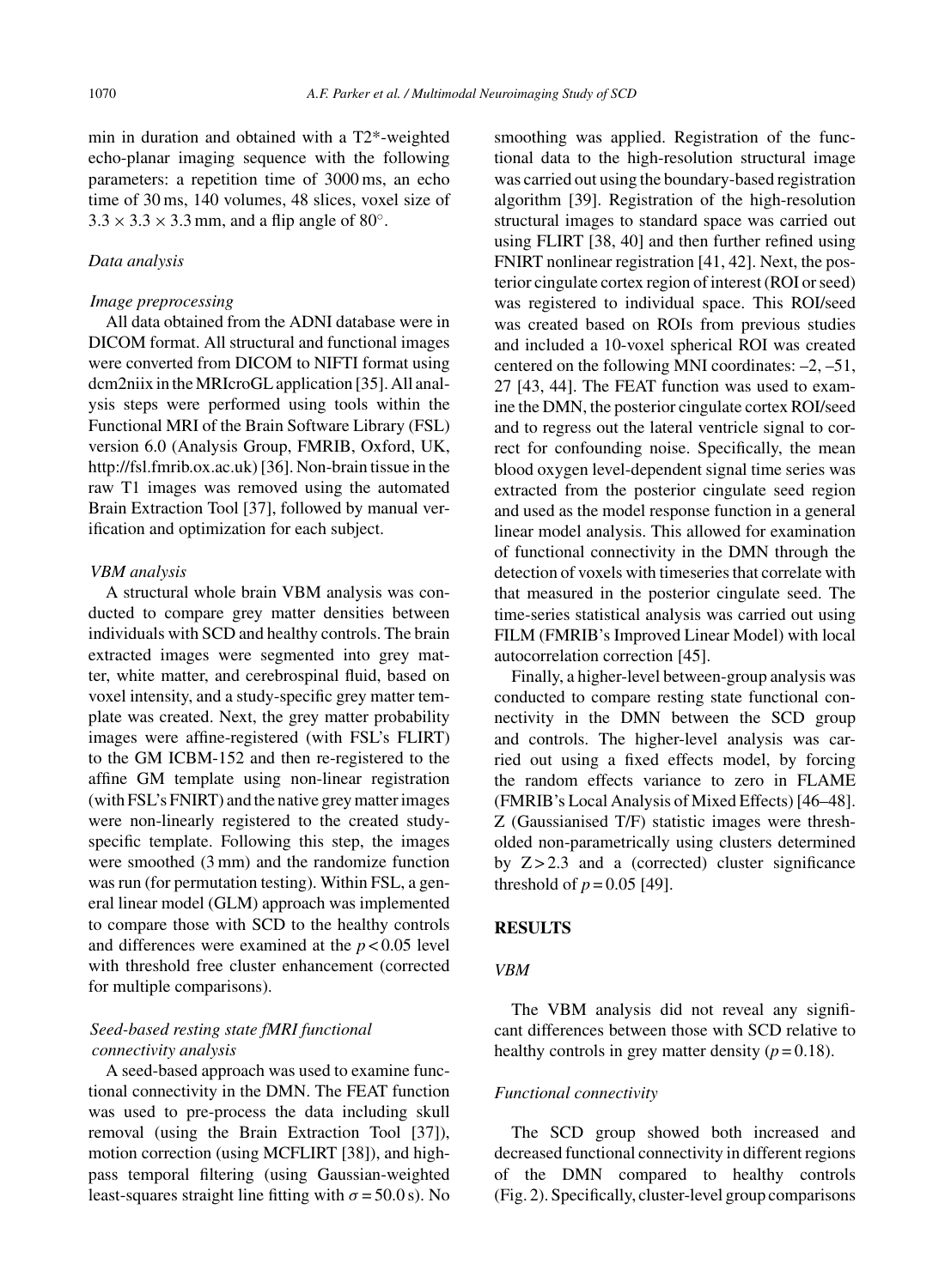

Fig. 2. Results of group level comparisons showing significant functional connectivity in the DMN in those with SCD relative to healthy controls. The color red represents increased functional connectivity and blue represents decreased functional connectivity in the DMN in those with SCD compared to healthy controls.

| Table 2                                                                 |
|-------------------------------------------------------------------------|
| Brain regions showing increased functional connectivity in par-         |
| ticipants with SCD compared to healthy controls (min $Z > 2.3$ ;        |
| cluster significance: $p < 0.05$ , corrected for multiple comparisons). |
| Coordinates in the MNI-152 standard space image are given               |

| <b>Brain Region</b>     |            | <b>MNI</b> Coordinates   |       |       |         |
|-------------------------|------------|--------------------------|-------|-------|---------|
|                         | Laterality | X                        | Y     | Z     | Z score |
| Parahippocampal         | R          | 16                       | $-32$ | $-7$  | 2.55    |
| Gyrus (post. div)       |            |                          |       |       |         |
| <b>Precuneus Cortex</b> | R          | 4                        | $-60$ | 28    | 3.70    |
| <b>Precuneus Cortex</b> | L          |                          | $-74$ | 52    | 2.51    |
| Thalamus                | R          | 4                        | 18    | 6     | 2.41    |
| Thalamus                | L          | $\overline{\mathcal{A}}$ | $-24$ | 6     | 3.15    |
| <b>Hippocampus</b>      | R          | 26                       | $-16$ | $-16$ | 2.55    |

revealed that individuals with SCD have increased functional connectivity compared to healthy controls in the right hippocampus and right posterior division of the parahippocampal gyrus, bilaterally in the thalamus and precuneus cortex (see Table 2 for peak coordinates). In contrast, those with SCD exhibited decreased functional connectivity compared to healthy controls in the right superior frontal gyrus, right occipital pole, and right superior temporal gyrus, left superior temporal gyrus in the posterior division, left precuneus cortex, left precentral gyrus, left occipital fusiform gyrus, left temporal pole, and left cerebellum. Lastly, healthy controls displayed bilateral increases in functional connectivity in the frontal pole, caudate, angular gyrus, and lingual gyrus relative to healthy controls (see Table 3 for peak coordinates of these areas). To further illustrate group differences, Fig. 3 displays boxplots of mean z scores for each subject that were extracted from clusters that were activated at a threshold of  $Z > 2.3$ .

Table 3 Brain regions showing decreased functional connectivity in participants with SCD relative to healthy controls (min Z > 2.3; cluster significance:  $p < 0.05$ , corrected for multiple comparisons). Coordinates in the MNI-152 standard space image are given

|                         |            | <b>MNI</b> Coordinates |       |                |         |
|-------------------------|------------|------------------------|-------|----------------|---------|
| Brain Region            | Laterality | X                      | Y     | Z              | Z score |
| <b>Frontal Pole</b>     | R          | $-14$                  | 62    | 28             | 2.42    |
| <b>Frontal Pole</b>     | L          | 18                     | 56    | 28             | 3.05    |
| <b>Superior Frontal</b> | R          | $-2$                   | 32    | 52             | 2.82    |
| Gyrus                   |            |                        |       |                |         |
| Precentral Gyrus        | L          | 50                     | 6     | 34             | 3.56    |
| Superior Temporal       | R          | 64                     | $-22$ | $-2$           | 2.54    |
| Gyrus                   |            |                        |       |                |         |
| Superior Temporal       | L          | $-63$                  | $-22$ | $-4$           | 3.03    |
| Gyrus (post.)           |            |                        |       |                |         |
| Caudate                 | R          | 16                     | $-14$ | $-22$          | 2.74    |
| Caudate                 | L          | $-14$                  | $-11$ | 20             | 2.35    |
| <b>Angular Gyrus</b>    | R          | 54                     | $-56$ | 24             | 3.16    |
| <b>Angular Gyrus</b>    | L          | $-48$                  | $-56$ | 22             | 2.31    |
| <b>Precuneus Cortex</b> | L          | $-4$                   | $-56$ | 22.            | 2.54    |
| Occipital Pole          | R          | 16                     | 92    | $\overline{0}$ | 2.45    |
| Occipital Fusiform      | L          | $-32$                  | $-66$ | $-12$          | 2.38    |
| Gyrus                   |            |                        |       |                |         |
| <b>Lingual Gyrus</b>    | R          | $\overline{4}$         | $-84$ | $-12$          | 2.69    |
| Lingual Gyrus           | L          | $-6$                   | $-84$ | $-14$          | 2.51    |
| <b>Temporal Pole</b>    | L          | $-52$                  | 8     | $-24$          | 3.41    |
| Cerebellum              | L          | $-16$                  | $-68$ | $-24$          | 2.88    |

# **DISCUSSION**

The present study represents a valuable step toward characterizing brain structure and function in SCD. The first hypothesis was that there would be decreased brain tissue density in those with SCD compared to healthy controls; however, no significant differences were detected between these groups. The second hypothesis was that there would be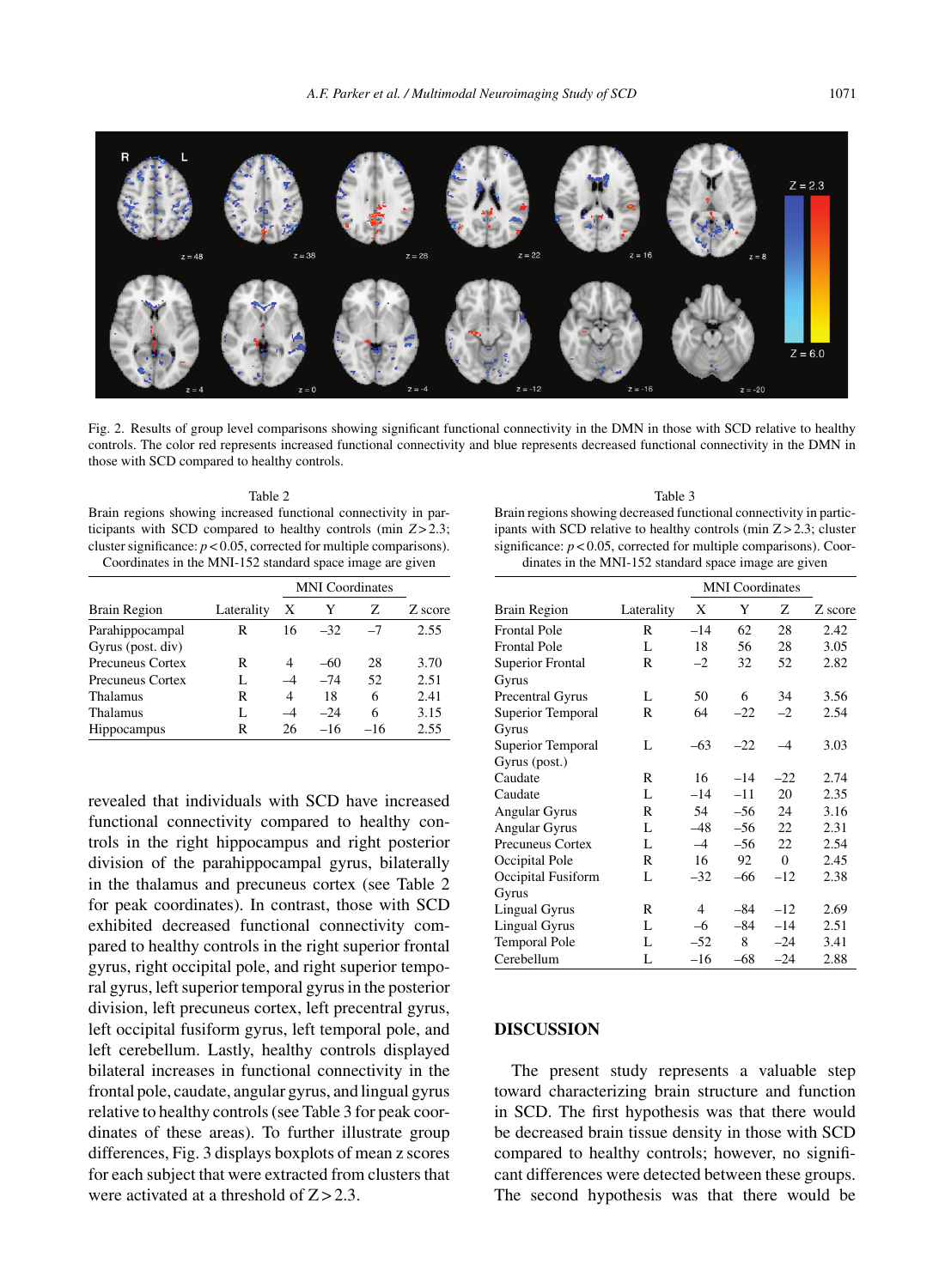

Fig. 3. Boxplots of functional connectivity for the DMN in SCD and healthy controls. For each subject, mean z scores were extracted from clusters that were activated at a threshold of  $Z > 2.3$ . Boxplots show median, lower and upper quartile, and sample minimum and maximum.

increased resting state fMRI functional connectivity in the DMN in those with SCD compared to healthy controls; the results revealed both increased and decreased functional connectivity between the groups in specific regions. These results are further discussed in the context of the existing literature below.

## *VBM*

The structural analyses did not reveal any differences in the density of grey matter in individuals with SCD compared to healthy controls. These findings are consistent with several other studies that investigated brain structure in SCD and did not detect atrophy [19, 50]. In contrast, Saykin et al. [16] found bilateral medial temporal atrophy in individuals with SCD and MCI compared to healthy controls. Furthermore, the current findings are in contrast with several other studies that found reductions in the volume of the entorhinal cortex [17, 18, 51], hippocampus [15, 16, 51], left medial frontal gyrus [16], right precentral gyrus [16], and the amygdala [17], specific to individuals SCD. It is likely that these mixed reports are due to methodological differences across studies, particularly with regards to sample characteristics. For instance, Wang et al. [19] showed no significant differences between individuals with SCD and healthy controls in grey matter structure; however, the groups were not significantly different in age, sex, education, or  $APOE \varepsilon 4$  status (similar to the current study). In comparison, the aforementioned study by Saykin et al. [16], which detected grey matter atrophy in individuals with SCD, included significantly more

females (28 females to 12 males). A more recent study by Wang et al. [19] specifically investigated sex differences in those with SCD and found females with SCD to show increased atrophy in the entorhinal cortex, medial temporal lobes, hippocampus, and fusiform compared to their male counterparts; therefore, it is possible that sex differences have led to mixed findings between studies. Similarly, other studies with positive findings have had significant differences between their groups of interest in terms of recruitment source [18, 51],  $APOE \varepsilon 4$  status [16], and indices of depression symptoms [18]. Another important source of variability between studies relates to the characterization of the SCD group. In particular, some studies define SCD by broadly asking one question about subjective concerns [15, 51], while others involve full questionnaires and/or informant reports [16, 18, 19]. This issue has led the SCD-I to codify "SCD-plus": a group with elevated risk specific for AD based on factors such as *APOE*  $\varepsilon$ 4 status and subjective decline in memory, as opposed to other domains of function; providing an important framework for moving forward [9].

#### *Functional connectivity*

Given that changes in brain function may precede measurable changes in brain structure, the current study also examined differences in functional connectivity in the DMN between individuals with SCD and healthy controls. Results revealed that individuals with SCD have regional increased and decreased resting state functional connectivity compared to healthy controls. Specifically, areas of increased functional connectivity included the right hippocampus, right posterior division of the parahippocampal gyrus, bilateral thalamus, and bilateral precuneus cortex. The latter findings are consistent with those of Hafkemeijer and colleagues [29] who found increased functional connectivity in similar areas in those with SCD compared to healthy controls. Chiesa et al. [52] found increased resting state functional connectivity between the anterior basal forebrain and posterior cingulate cortex as well as between the posterior basal forebrain and the postcentral gyrus, dorsal cingulate cortex, temporal cortex, and anterior insulae.

Interestingly, Sperling et al. [53] demonstrated a positive relationship between increased functional connectivity in the precuneus and posterior cingulate and amyloid- $\beta$  levels, a known neuropathological biomarker related to AD. In general, these findings are congruent with other studies showing increased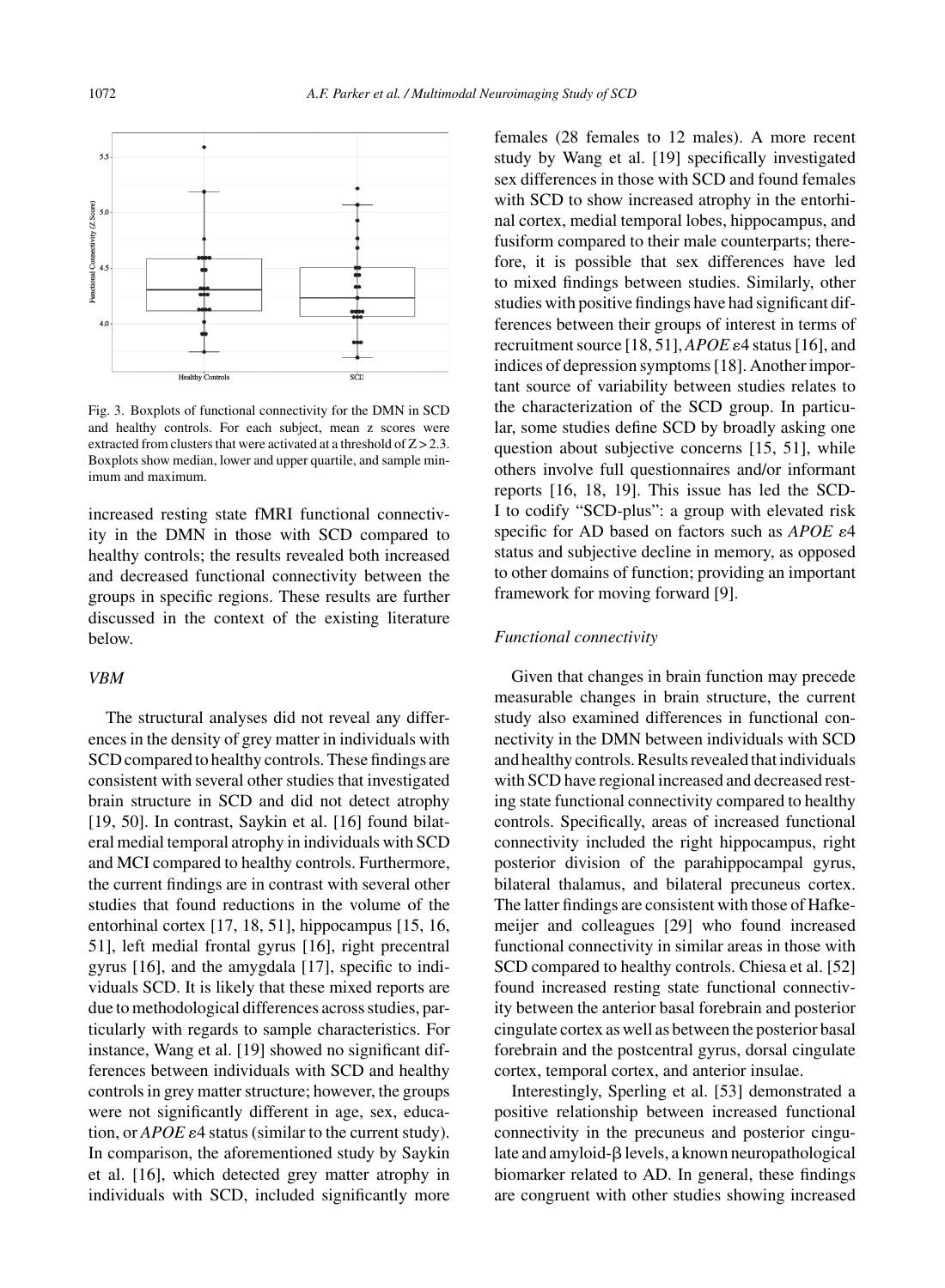functional connectivity across the DMN in other cognitively normal individuals who also possess risks of developing AD, such as those with autosomal dominant AD mutation carriers [54], *APOE*  $\varepsilon$ 4-carriers [55], and individuals with high levels of amyloid- $\beta$ deposition [53].

Unexpectedly, the present study also revealed areas of decreased functional connectivity in the DMN, specific to the right superior frontal gyrus, right occipital pole, right superior temporal gyrus, left superior temporal gyrus in the posterior division, left precuneus cortex, left precentral gyrus, left occipital fusiform gyrus, left temporal pole, and left cerebellum, as well as bilateral decreases in the frontal pole, caudate, angular gyrus, and lingual gyrus. The findings of the current study contrast those of Hafkemeijer et al. [29], Chiesa et al. [52], and Sperling et al. [53] as these studies did not find the SCD group to show decreased functional connectivity at resting state compared to healthy controls. However, there are several reports in the literature of decreased connectivity in the DMN in specific regions when individuals with SCD are compared to healthy controls. In particular, Wang and colleagues [19] found decreased connectivity in the right hippocampus and Viviano et al. [56] described decreased connectivity across regions within the posterior memory system as well as between the lower retrosplenial cortex and precuneus in those with SCD compared to healthy controls. It has been theorized that decreases of functional connectivity seen in later stages of AD may be preceded by past evidence of increased functional connectivity that seemed to be a compensatory mechanism at one point in time [57]. Hence, it is thought that when the threshold of neuronal damage is met, an individual with SCD will transition to MCI as they are no longer able to compensate functionally and begin to show objective cognitive impairment [58, 59]. Within this theoretical context, the regions with decreased connectivity may represent areas throughout the DMN that are no longer able to compensate.

Notably, a number of studies have found contrasting results regarding functional connectivity in those with SCD compared to HC. For example, Hu et al. [60] found both increased functional connectivity between the midline core network and superior medial frontal cortex and decreased functional connectivity between the dorsal medial prefrontal subnetwork and the right hippocampus. A graph theory study by Li et al. [30] found increased levels of degree centrality in the medial temporal lobe and decreased degree centrality in the inferior parietal gyrus. Another investigation by Dong et al. [50], found individuals with SCD to show increased relative functional connectivity strength in the left posterior cingulate cortex and precuneus, as well as increased absolute functional connectivity strength in regions associated with the DMN. In light of the mixed findings in this area, further investigation of altered functional connectivity will be an important step in characterizing these early changes in the brain related to AD. In particular, longitudinal studies that track conversions from SCD to MCI will be helpful in characterizing the expected patterns of change in functional connectivity along the continuum of AD.

#### *Limitations and future directions*

The present study had several limitations. First, the sample size was relatively small. Although the sample size within this study is not out of the norm for neuroimaging studies investigating SCD, it would be valuable to expand the sample size to increase the generalizability of the findings to the greater population. Second, this study was cross-sectional, in the future it would be valuable to conduct these types of analyses longitudinally to investigate which individuals with SCD are most at risk of converting to a diagnosis of MCI or AD. Third, this study did not examine differences in AD biomarkers, such as  $APOE$   $\varepsilon$ 4, amyloid- $\beta$ , and tau levels across the SCD participants. Incorporating these biomarkers of AD pathogenesis in individuals with SCD would be useful to determine if these individuals with this subjective change in cognitive abilities are in fact presenting with the hallmark biomarkers of AD.

In light of the limitations of the current study, there are multiple directions for future research. First, additional research is needed on larger sample sizes to better characterize *in vivo* biomarkers in SCD (with greater power and generalizability). These investigations should use the SCD-Plus framework and take a longitudinal approach to understand differences between those who convert and those who are stable over time.

Second, future research should use multi-modal approaches to look at differences between individuals with SCD and healthy controls in multiple functional connectivity networks (e.g., frontoparietal and salience networks). Studying structural and functional connectivity in the same individuals will be key for understanding the earliest changes in the brain that are related to AD pathology. Along with multimodal neuroimaging approaches, future studies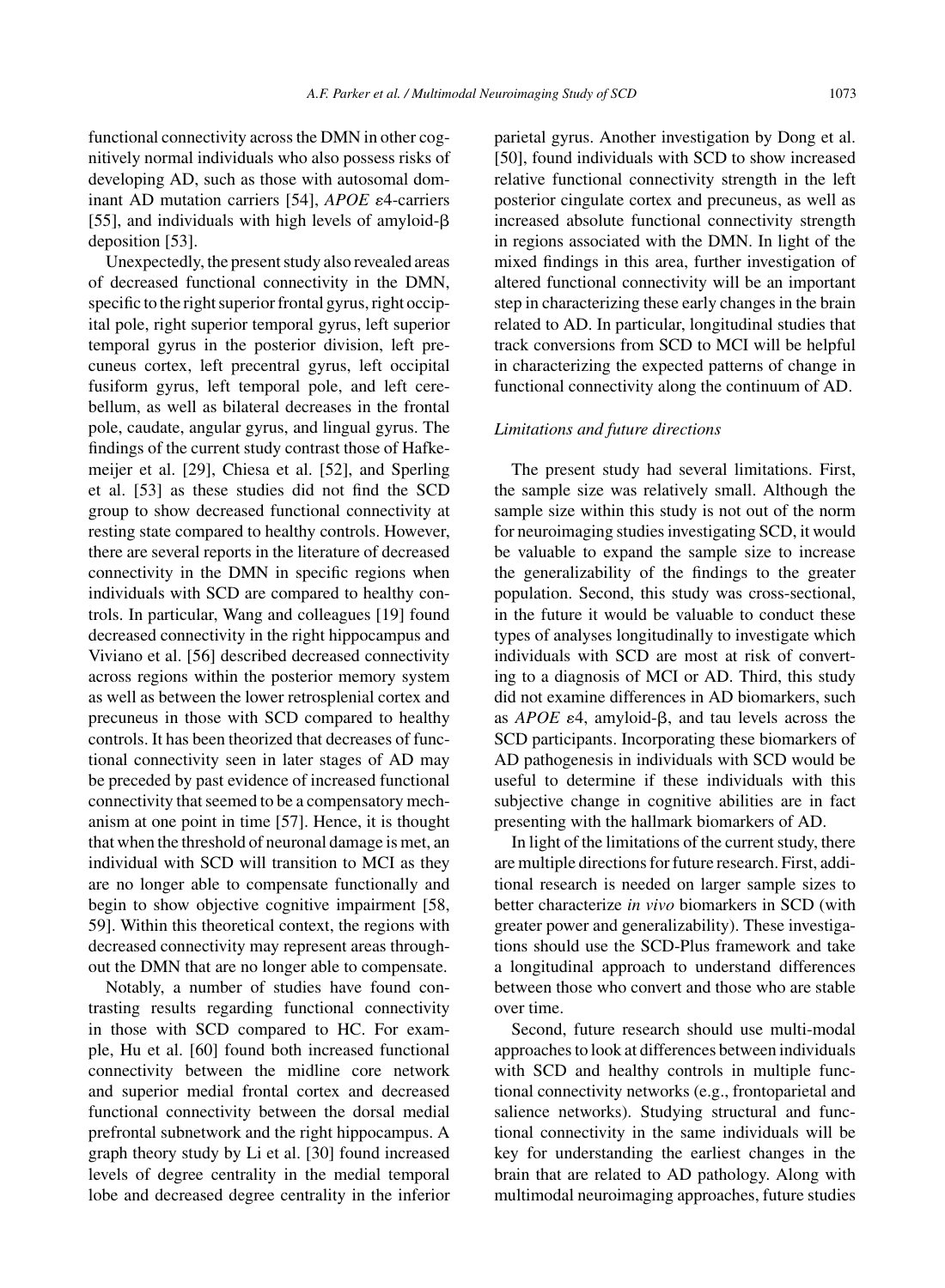should also examine differences in AD biomarkers, such as  $APOE$   $\varepsilon$ 4, amyloid- $\beta$ , and tau levels and sex differences in SCD participants. Incorporating these biomarkers of AD pathogenesis in individuals with SCD would be useful to determine if these individuals with this subjective change in cognitive abilities are in fact presenting with the hallmark biomarkers of AD.

Third, previous studies that have hypothesized increased functional connectivity to reflect a compensatory mechanism in early AD are becoming dated. Future studies should be conducted to replicate these findings to strengthen this hypothesis.

Fourth, future studies would benefit from comparing additional groups along the AD continuum, including healthy controls, SCD, MCI, and AD groups. Examining multiple groups along the AD continuum could help to identify subtle differences between these different stages that we would otherwise not see when only looking at a subset of groups along this continuum.

## *Conclusion*

The current study used a multi-modal neuroimaging approach to examine differences in both brain structure and function between individuals with SCD and healthy controls. Findings revealed changes in brain function but not structure between individuals with SCD and healthy controls. Overall, this study represents a crucial step in characterizing individuals with SCD, a group recognized to be at an increased risk for developing AD. Future work incorporating both structural and functional MRI analyses should be done longitudinally to identify changes in brain structure and function prior to measurable decline on neuropsychological assessment.

## **ACKNOWLEDGMENTS**

Data collection and sharing for this project was funded by the Alzheimer's Disease Neuroimaging Initiative (ADNI) (National Institutes of Health Grant U01 AG024904) and DOD ADNI (Department of Defense award number W81XWH-12-2-0012). ADNI is funded by the National Institute on Aging, the National Institute of Biomedical Imaging and Bioengineering, and through generous contributions from the following: AbbVie, Alzheimer's Association; Alzheimer's Drug Discovery Foundation; Araclon Biotech; BioClinica, Inc.; Biogen; Bristol-Myers Squibb Company; CereSpir, Inc.; Cogstate;

Eisai Inc.; Elan Pharmaceuticals, Inc.; Eli Lilly and Company; EuroImmun; F. Hoffmann-La Roche Ltd and its affiliated company Genentech, Inc.; Fujirebio; GE Healthcare; IXICO Ltd.; Janssen Alzheimer Immunotherapy Research & Development, LLC.; Johnson & Johnson Pharmaceutical Research & Development LLC.; Lumosity; Lundbeck; Merck & Co., Inc.; Meso Scale Diagnostics, LLC.; NeuroRx Research; Neurotrack Technologies; Novartis Pharmaceuticals Corporation; Pfizer Inc.; Piramal Imaging; Servier; Takeda Pharmaceutical Company; and Transition Therapeutics. The Canadian Institutes of Health Research is providing funds to support ADNI clinical sites in Canada. Private sector contributions are facilitated by the Foundation for the National Institutes of Health [\(http://www.fnih.org](http://www.fnih.org)). The grantee organization is the Northern California Institute for Research and Education, and the study is coordinated by the Alzheimer's Therapeutic Research Institute at the University of Southern California. ADNI data are disseminated by the Laboratory for Neuro Imaging at the University of Southern California. Funding for secondary analyses of the ADNI database was supported by the University of Victoria and the Canada Graduate Scholarship Masters Award.

Authors' disclosures available online [\(https://](https://www.j-alz.com/manuscript-disclosures/20-0299r1) www.j-alz.com/manuscript-disclosures/20-0299r1).

# **REFERENCES**

- [1] United Nation, Department of Economic and Social Affairs (2017) World population prospect. The 2017 revision, key findings and advance tables. Working paper No. ESA/P/WP/248.
- [2] Wilson RS, Segawa E, Boyle PA, Anagnos SE, Hizel LP, Bennett DA (2012) The natural history of cognitive decline in Alzheimer's disease. *Psychol Aging* **27**, 1008.
- [3] Prince M, Wimo A, Guerchet M, Ali G, Wu Y, Prina M (2015) *World Alzheimer Report 2015. The Global Impact of Dementia: An analysis of prevalence, incidence, cost and trends updates*. Alzheimer's Disease International London.
- [4] Alzheimer's Association (2018) 2018 Alzheimer's disease facts and figures. *Alzheimers Dement* **14**, 367-429.
- [5] Yu H, Wang X, He R, Liang R, Zhou L (2015) Measuring the caregiver burden of caring for community-residing people with Alzheimer's disease. *PLoS One* **10**, e0132168.
- [6] Wimo A, Guerchet M, Ali G-C, Wu Y-T, Prina AM, Winblad B, Jönsson L, Liu Z, Prince M (2017) The worldwide costs of dementia 2015 and comparisons with 2010. *Alzheimers Dement* **13**, 1-7.
- [7] Wilkinson D (2012) A review of the effects of memantine on clinical progression in Alzheimer's disease. *Int J Geriatr Psychiatry* **27**, 769-776.
- [8] Epelbaum S, Genthon R, Cavedo E, Habert MO, Lamari F, Gagliardi G, Lista S, Teichmann M, Bakardjian H, Hampel H (2017) Preclinical Alzheimer's disease: A systematic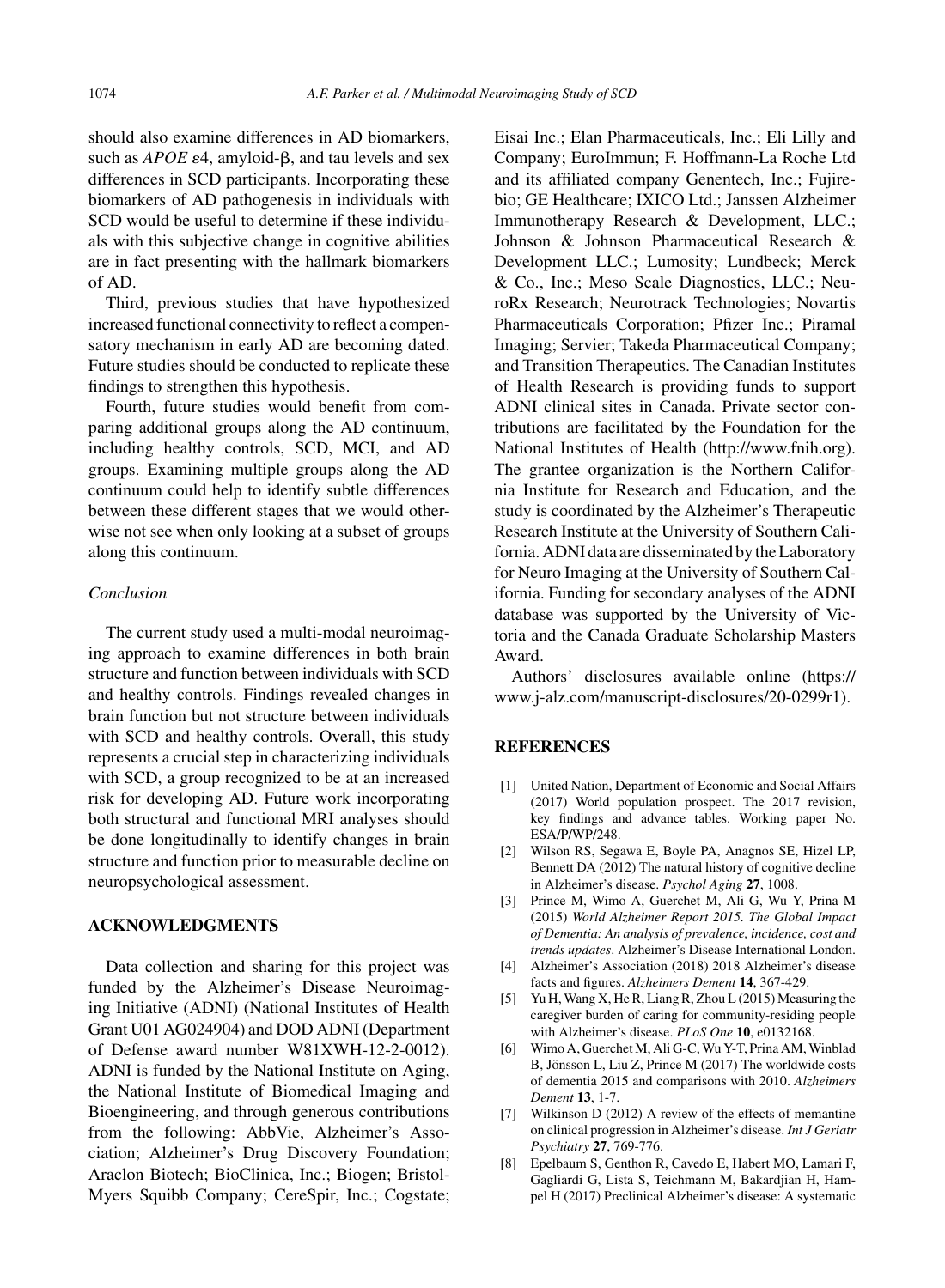review of the cohorts underlying the concept. *Alzheimers Dement* **13**, 454-467.

- [9] Jessen F, Amariglio RE, Van Boxtel M, Breteler M, Ceccaldi M, Chételat G, Dubois B, Dufouil C, Ellis KA, Van Der Flier WM (2014) A conceptual framework for research on subjective cognitive decline in preclinical Alzheimer's disease. *Alzheimers Dement* **10**, 844-852.
- [10] Reisberg B, Gauthier S (2008) Current evidence for subjective cognitive impairment (SCI) as the pre-mild cognitive impairment (MCI) stage of subsequently manifest Alzheimer's disease. *Int Psychogeriatr* **20**, 1-16.
- [11] Jack Jr CR, Albert MS, Knopman DS, McKhann GM, Sperling RA, Carrillo MC, Thies B, Phelps CH (2011) Introduction to the recommendations from the National Institute on Aging-Alzheimer's Association workgroups on diagnostic guidelines for Alzheimer's disease. *Alzheimers Dement* **7**, 257-262.
- [12] Jack Jr CR, Bennett DA, Blennow K, Carrillo MC, Dunn B, Haeberlein SB, Holtzman DM, Jagust W, Jessen F, Karlawish J (2018) NIA-AA Research Framework: Toward a biological definition of Alzheimer's disease. *Alzheimers Dement* **14**, 535-562.
- [13] Sperling RA, Aisen PS, Beckett LA, Bennett DA, Craft S, Fagan AM, Iwatsubo T, Jack Jr CR, Kaye J, Montine TJ (2011) Toward defining the preclinical stages of Alzheimer's disease: Recommendations from the National Institute on Aging-Alzheimer's Association workgroups on diagnostic guidelines for Alzheimer's disease. *Alzheimers Dement* **7**, 280-292.
- [14] Ma X, Li Z, Jing B, Liu H, Li D, Li H, Alzheimer's Disease Neuroimaging Initiative (2016) Identify the atrophy of Alzheimer's disease, mild cognitive impairment and normal aging using morphometric MRI analysis. *Front Aging Neurosci* **8**, 243.
- [15] Cherbuin N, Sargent-Cox K, Easteal S, Sachdev P, Anstey KJ (2015) Hippocampal atrophy is associated with subjective memory decline: The PATH Through Life study. *Am J Geriatr Psychiatry* **23**, 446-455.
- [16] Saykin A, Wishart H, Rabin L, Santulli R, Flashman L, West J, McHugh T, Mamourian A (2006) Older adults with cognitive complaints show brain atrophy similar to that of amnestic MCI. *Neurology* **67**, 834-842.
- [17] Killiany RJ, Gomez-Isla T, Moss M, Kikinis R, Sandor T, Jolesz F, Tanzi R, Jones K, Hyman BT, Albert MS (2000) Use of structural magnetic resonance imaging to predict who will get Alzheimer's disease. *Ann Neurol* **47**, 430-439.
- [18] Meiberth D, Scheef L, Wolfsgruber S, Boecker H, Block W, Träber F, Erk S, Heneka MT, Jacobi H, Spottke A (2015) Cortical thinning in individuals with subjective memory impairment. *J Alzheimers Dis* **45**, 139-146.
- [19] Wang Y, Risacher SL, West JD, McDonald BC, MaGee TR, Farlow MR, Gao S, O'Neill DP, Saykin AJ (2013) Altered default mode network connectivity in older adults with cognitive complaints and amnestic mild cognitive impairment. *J Alzheimers Dis* **35**, 751-760.
- [20] Lv H, Wang Z, Tong E, Williams LM, Zaharchuk G, Zeineh M, Goldstein-Piekarski AN, Ball TM, Liao C, Wintermark M (2018) Resting-state functional MRI: Everything that nonexperts have always wanted to know. *Am J Neuroradiol* **39**, 1390-1399.
- [21] Zhang HY, Wang SJ, Xing J, Liu B, Ma ZL, Yang M, Zhang ZJ, Teng GJ (2009) Detection of PCC functional connectivity characteristics in resting-state fMRI in mild Alzheimer's disease. *Behav Brain Res* **197**, 103-108.
- [22] Greicius MD, Supekar K, Menon V, Dougherty RF (2009) Resting-state functional connectivity reflects structural connectivity in the default mode network. *Cereb Cortex* **19**, 72-78.
- [23] Pfefferbaum A, Chanraud S, Pitel A-L, Müller-Oehring E, Shankaranarayanan A, Alsop DC, Rohlfing T, Sullivan EV (2011) Cerebral blood flow in posterior cortical nodes of the default mode network decreases with task engagement but remains higher than in most brain regions. *Cereb Cortex* **21**, 233-244.
- [24] Chase HW, Segreti AM, Keller TA, Cherkassky VL, Just MA, Pan LA, Brent DA (2017) Alterations of functional connectivity and intrinsic activity within the cingulate cortex of suicidal ideators. *J Affect Disord* **212**, 78-85.
- [25] Lee H, Lee D-K, Park K, Kim C-E, Ryu S (2019) Default mode network connectivity is associated with long-term clinical outcome in patients with schizophrenia. *Neuroimage Clin* **22**, 101805.
- [26] Gili T, Cercignani M, Serra L, Perri R, Giove F, Maraviglia B, Caltagirone C, Bozzali M (2011) Regional brain atrophy and functional disconnection across Alzheimer's disease evolution. *J Neurol Neurosurg Psychiatry* **82**, 58-66.
- [27] Dillen KNH, Jacobs HIL, Kukolja J, von Reutern B, Richter N, Onur ÖA, Dronse J, Langen K-J, Fink GR (2016) Aberrant functional connectivity differentiates retrosplenial cortex from posterior cingulate cortex in prodromal Alzheimer's disease. *Neurobiol Aging* **44**, 114-126.
- [28] Yokoi T, Watanabe H, Yamaguchi H, Bagarinao E, Masuda M, Imai K, Ogura A, Ohdake R, Kawabata K, Hara K, Riku Y, Ishigaki S, Katsuno M, Miyao S, Kato K, Naganawa S, Harada R, Okamura N, Yanai K, Yoshida M, Sobue G (2018) Involvement of the precuneus/posterior cingulate cortex is significant for the development of Alzheimer's disease: A PET (THK5351, PiB) and resting fMRI study. *Front Aging Neurosci* **10**, 304.
- [29] Hafkemeijer A, Altmann-Schneider I, Oleksik AM, van de Wiel L, Middelkoop HA, van Buchem MA, van der Grond J, Rombouts SA (2013) Increased functional connectivity and brain atrophy in elderly with subjective memory complaints. *Brain Connect* **3**, 353-362.
- [30] Li K, Luo X, Zeng Q, Jiaerken Y, Xu X, Huang P, Shen Z, Xu J, Wang C, Zhou J (2018) Aberrant functional connectivity network in subjective memory complaint individuals relates to pathological biomarkers. *Transl Neurodegener* **7**, 27.
- [31] Reuter-Lorenz PA (2002) New visions of the aging mind and brain. *Trends Cogn Sci* **6**, 394-400.
- [32] Park DC, Reuter-Lorenz P (2009) The adaptive brain: Aging and neurocognitive scaffolding. *Annu Rev Psychol* **60**, 173- 196.
- [33] Reuter-Lorenz PA, Park DC (2014) How does it STAC up? Revisiting the scaffolding theory of aging and cognition. *Neuropsychol Rev* **24**, 355-370.
- [34] Alzheimer's Disease Neuroimaging Initiative (2008) *ADNI 2 procedures manual*. ADNI, Boston, MA.
- [35] Li X, Morgan PS, Ashburner J, Smith J, Rorden C (2016) The first step for neuroimaging data analysis: DICOM to NIfTI conversion. *J Neurosci Methods* **264**, 47-56.
- [36] Smith SM, Jenkinson M, Woolrich MW, Beckmann CF, Behrens TE, Johansen-Berg H, Bannister PR, De Luca M, Drobnjak I, Flitney DE (2004) Advances in functional and structural MR image analysis and implementation as FSL. *Neuroimage* **23**, S208-S219.
- [37] Smith SM (2002) Fast robust automated brain extraction. *Hum Brain Mapp* **17**, 143-155.